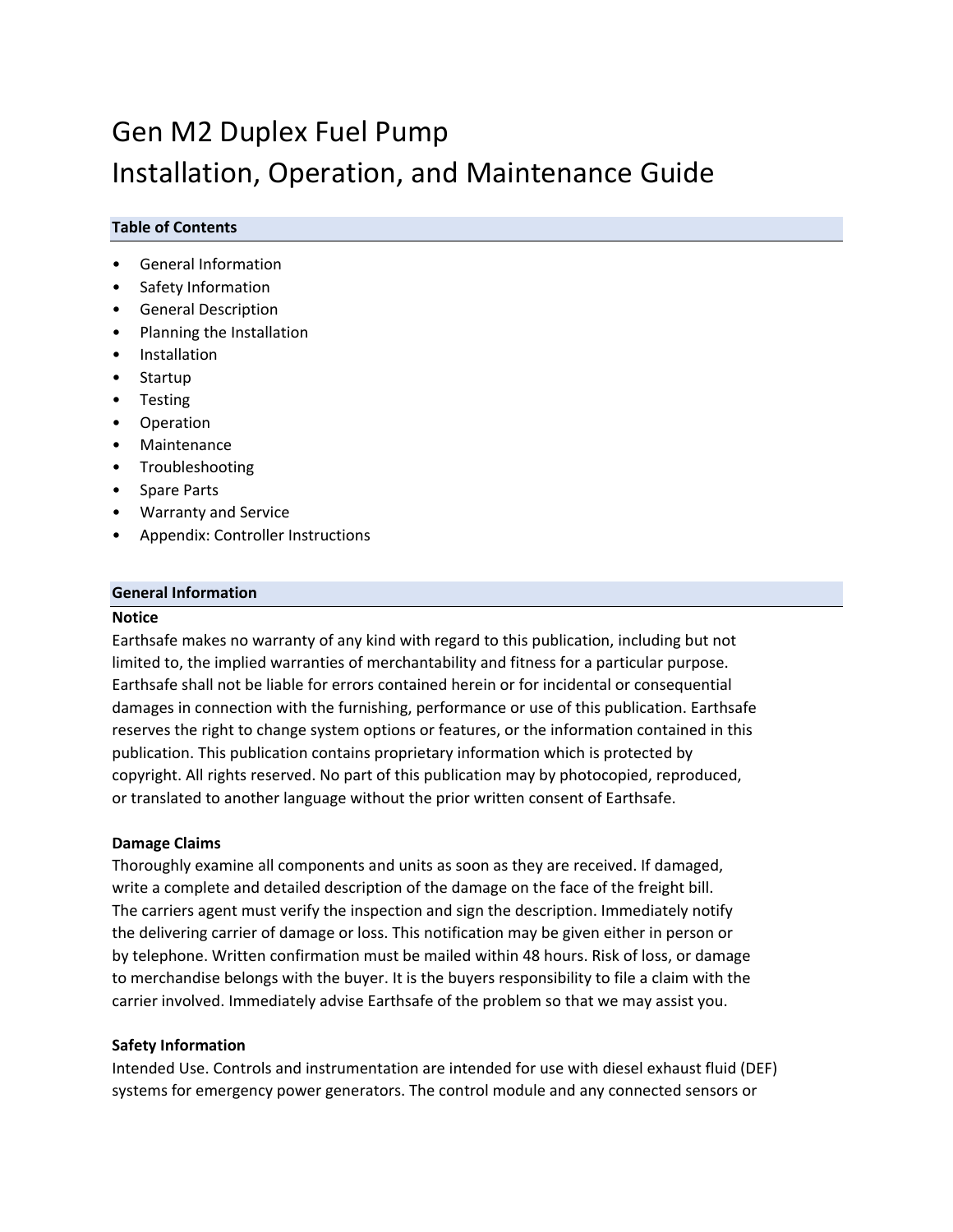devices are intended for operation only within ordinary electrical areas. Use of the module and connected sensors or devices within hazardous electrical areas is prohibited.

#### **Intellectual Property**

The equipment and software described herein are the property of Earthsafe Systems, Inc. and are protected by various trademarks and patents.

# **Safety Information**

## **Safety Notice:**

Improper installation, operation, or maintenance may cause serious injury or death and/or result in damage to the unit and/or other equipment. Earthsafe's warranty does not cover failure due to improper installation, operation, or maintenance.

This information must be fully read before beginning installation, operation, or maintenance of equipment and must be kept with equipment. Equipment must be installed, operated, and maintained only by suitably trained and qualified persons.

## **General Safety Instructions**

The following safety instructions must be followed and adhered to at all times.

Before opening any tank fitting, pipe system, pump, or valve be sure that:

- Any pressure in the chamber has been completely vented through the appropriate openings or connections.
- The electrical system means has been "locked out" or otherwise been made non‐operational so that it cannot be started while work is being done on the equipment.
- You have obtained appropriate material safety data sheet (MSDS) and understand and follow all precautions appropriate for the safe handling of the material.

Install pressure gauges/sensors at piping and pump connections to the equipment to monitor pressures.

Use extreme caution when lifting the tank and associated equipment. Suitable lifting devices should be used when appropriate.

Avoid contact with hot areas of the tank, pump or equipment. Certain operating conditions, temperature control devices, improper installation, improper operation, and improper maintenance can all cause high temperatures on the pump or equipment.

Protect tanks, pumps and piping systems with pressure relief devices.

The equipment must be installed in a matter that allows safe access for routine maintenance and for inspection during operation to check for leakage and monitor operation.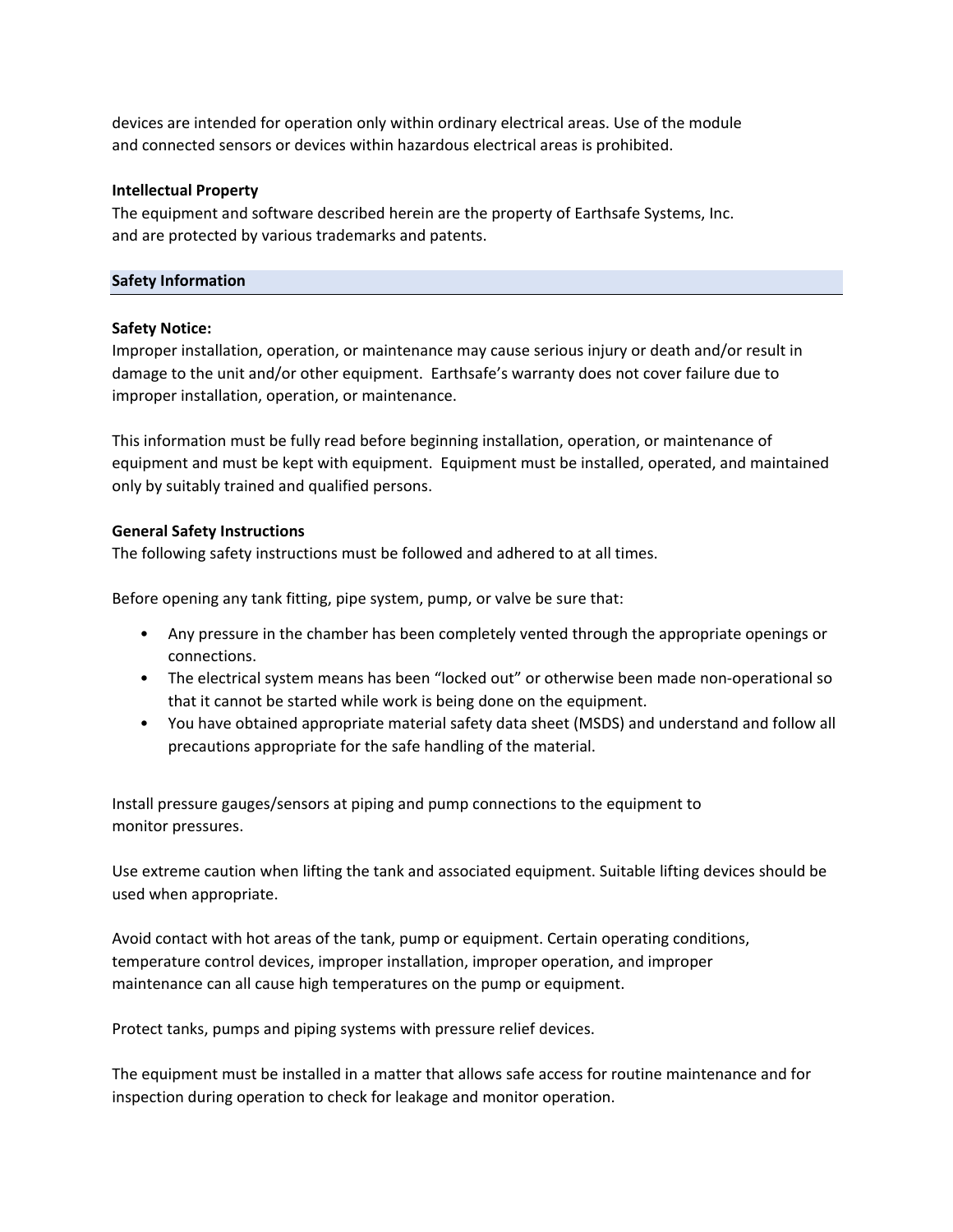## **General Description**

The M2 Duplex Fuel Pump is used to transfer fuel from fuel storage tanks to point of use at generators or boilers.

**Designed for Redundancy:** The pump set is designed for redundancy so that pump performance is monitored and in the event of failure, the alternate pump is activated to satisfy demand. Either pump can be isolated for maintenance while the alternate pump remains in service.

**Smart and Safe Control:** The M2 controller monitors pump performance and activates pumps based on demand from generator day tanks and boilers. The controller includes motor starters with overload relays for safety. Safety disconnect switches are used for pump voltages over 120 VAC.

The controller monitors the system for (a) pump flow, and (b) leak. Pumps automatically alternate on consecutive starts. Pump performance is monitored by current sensors and / or flow sensors. If sensor feedback is not detected within 30 seconds the alternate pump will start.

# **Physical Description**



- 1. Enclosure: Lightweight, Compact Enclosure
- 2. Containment: Base Assembly Liquid Tight to Catch Leaks
- 3. Control Panel: Electronic Controller and HMI with Motor Starters
- 4. Visual Gauges: Gauges for Inlet Suction and Outlet Pressure
- 5. Hose or Pipe Connections: Supply and Return Connections to Fuel Tank.
- 6. Fuel Transfer Pumps: Positive Displacement Viking Pumps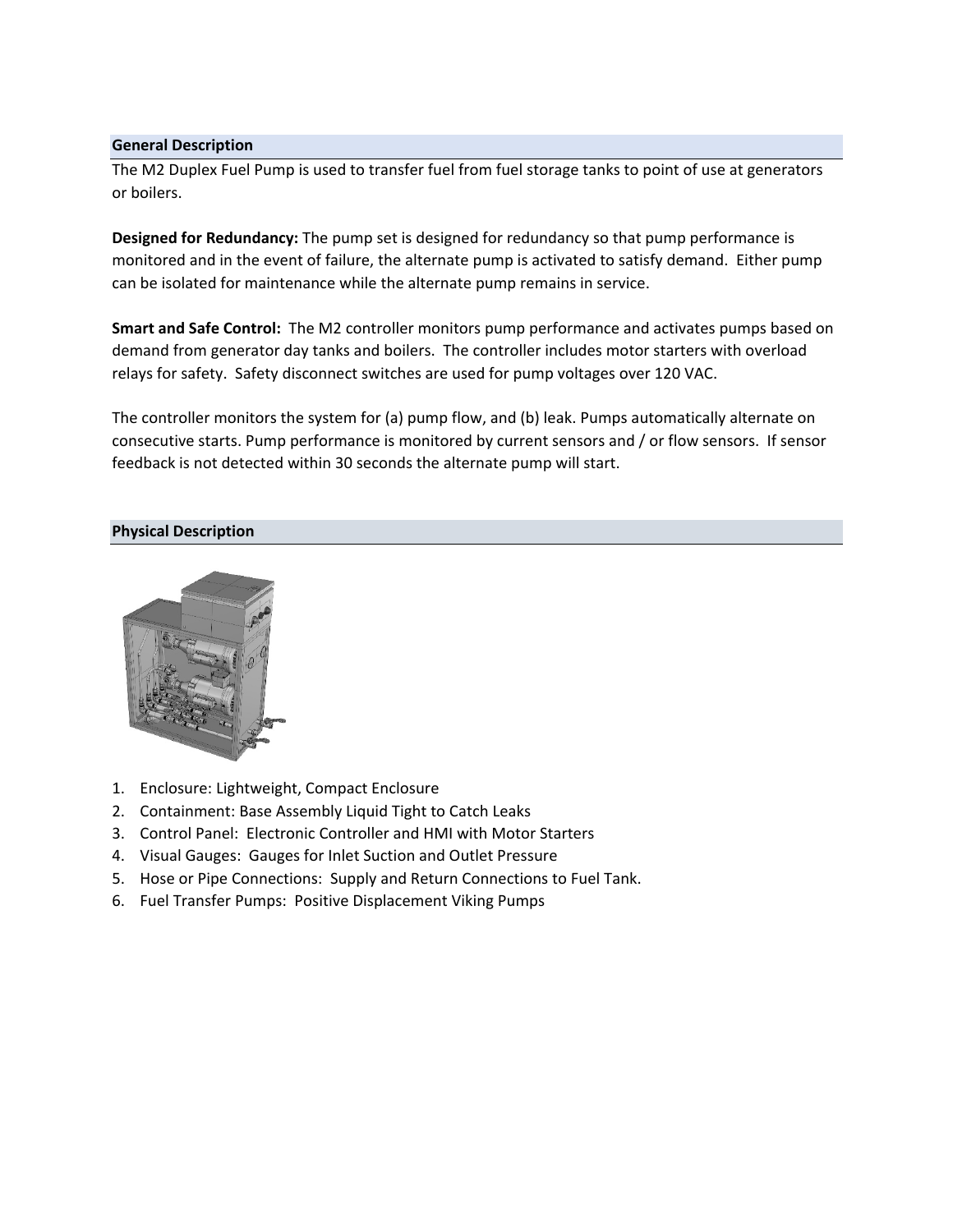# **Planning the Installation**

# **Location**

- 1. Location: Locate the Unit as close as practical to the g tank suction connection.
- 2. Accessibility: The Unit should be located where it is accessible for inspection, maintenance, and repair.

# **Piping**

- 1. Size the supply piping to minimize frictional head loss based on the design flow.
- 2. Be sure the inside of the pipe is clean before connecting to the Unit.
- 3. Be sure allowance is made for expansion and contraction of the piping so the tank connections are not stressed by the piping.

# **Installation**

- 1. Remove packaging and inspect for shipping damage. Note any shipping damage on the shipping ticket and notify Earthsafe within 24 hours of receipt.
- 2. Set unit at installation location. Use proper handling procedures to avoid damage to the unit.
- 3. Install anchor bolts at 4 corners. Use 3/8 IN minimum diameter bolts or as required.
- 4. Connect power to unit control panel. Reference specific installation instructions and wiring diagrams for the control panel.
- 5. Connect hoses or piping to inlet and outlet. Confirm that field piping is independently supported to avoid stress on the Unit piping connections.

#### **Startup**

- 1. Visually inspect unit installation and associated equipment and piping for proper installation and absence of physical damage.
- 2. Confirm the electrical connections are correct and that the supplied voltage matches the unit electrical requirements. Confirm that the electrical circuit for the unit is rated for the required Amp capacity.
- 3. Confirm that all hose and pipe connections are liquid tight.
- 4. Short sections of hose or pipe may self‐prime. Open any inlet and outlet valves. Start the pump in Manual mode. Confirm suction on the inlet gauge. After 10 seconds stop the pump and inspect the unit and associated piping. Operate the pump in Manual mode for up to an additional 30 seconds. If self‐prime not confirmed then prime the unit as described in next step.
- 5. Operate pump in Manual mode, and observe inlet gauge to confirm prime.
- 6. If the pump does not prime, the cause may be one or more of the following:
	- Suction line air leaks
	- Suction line obstructions or closed valve
	- Suction tube or foot valve in tank is not installed.
	- Suction lift is too great or the suction piping is too small.
	- Anti-siphon or check valve setting in suction line is excessive.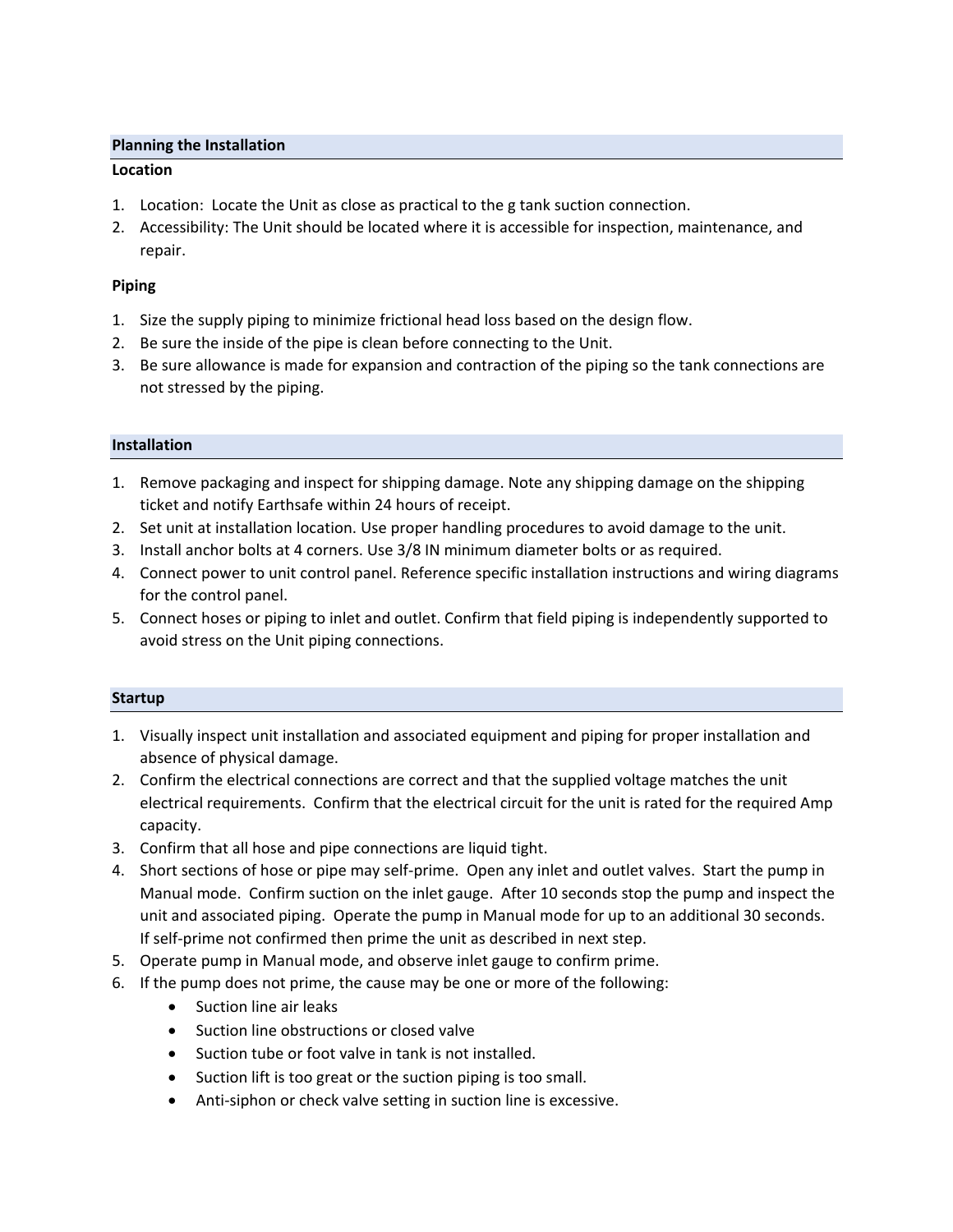- 7. After prime, confirm that the pump operates consistently without pulsation.
- 8. Inspect the unit and associated hoses or piping for leaks.
- 9. Startup accessory equipment in accordance with its written instructions.

# **Testing**

- 1. Operate each pump in manual mode and confirm start and pressure condition. Place the Unit in Auto mode, install jumper wire for remote start input and confirm start.
- 2. Test the Alarm Functions as noted below:
	- Leak: Manually move the leak sensor float to generate a leak alarm.
	- Pump Flow: Disconnect the cable on the pump flow sensor. Operate pump in Manual mode for 60 seconds to generate alarm

## **Startup Checklist**

| <b>Item</b>    | <b>Description</b>                                                                  | Confirm |
|----------------|-------------------------------------------------------------------------------------|---------|
| $\mathbf{1}$   | Visual inspection of unit and associated equipment for no damage                    |         |
| $\overline{2}$ | Unit and associated equipment are clean and clear of debris                         |         |
| 3              | Unit is securely anchored at 4 points                                               |         |
| 4              | Associated piping is supported and does not cause stress on tank or tank fittings.  |         |
| 5              | Hose and pipe fittings are liquid tight.                                            |         |
| 6              | Electrical connections are properly installed. All electrical devices are in a safe |         |
|                | de-energized condition until startup of this equipment is performed in              |         |
|                | accordance with written instructions.                                               |         |
| $\overline{7}$ | All required safety items are complete and available in the tank area including     |         |
|                | personal protective equipment (PPE), MSDS sheets, spill cleanup material. All       |         |
|                | required safety training has been performed.                                        |         |
| 8              | Operate unit in Manual Mode. Observe gauges and record: Inlet Suction, Outlet       |         |
|                | Pressure, Filter Differential Pressure                                              |         |
| 9              | Leak Test: Operate Pump in Manual Mode. Manually move leak sensor float to          |         |
|                | activate alarm. Confirm alarm activation and pump stop.                             |         |
| 10             | Pump Flow: Disconnect the cable on the pump flow sensor. Operate pump in            |         |
|                | Manual mode for 60 seconds to generate alarm. Confirm alarm activation and          |         |
|                | pump stop. Confirm alternate pump start.                                            |         |

#### **Operation and Maintenance**

- 1. Visually inspect unit periodically for signs of leakage or damage.
- 2. Visually inspect unit exterior for dirt or engine fluids. Wipe clean as necessary.
- 3. Observe operation of the unit in Manual or Auto mode. Observe the Inlet Suction, and Outlet Pressure.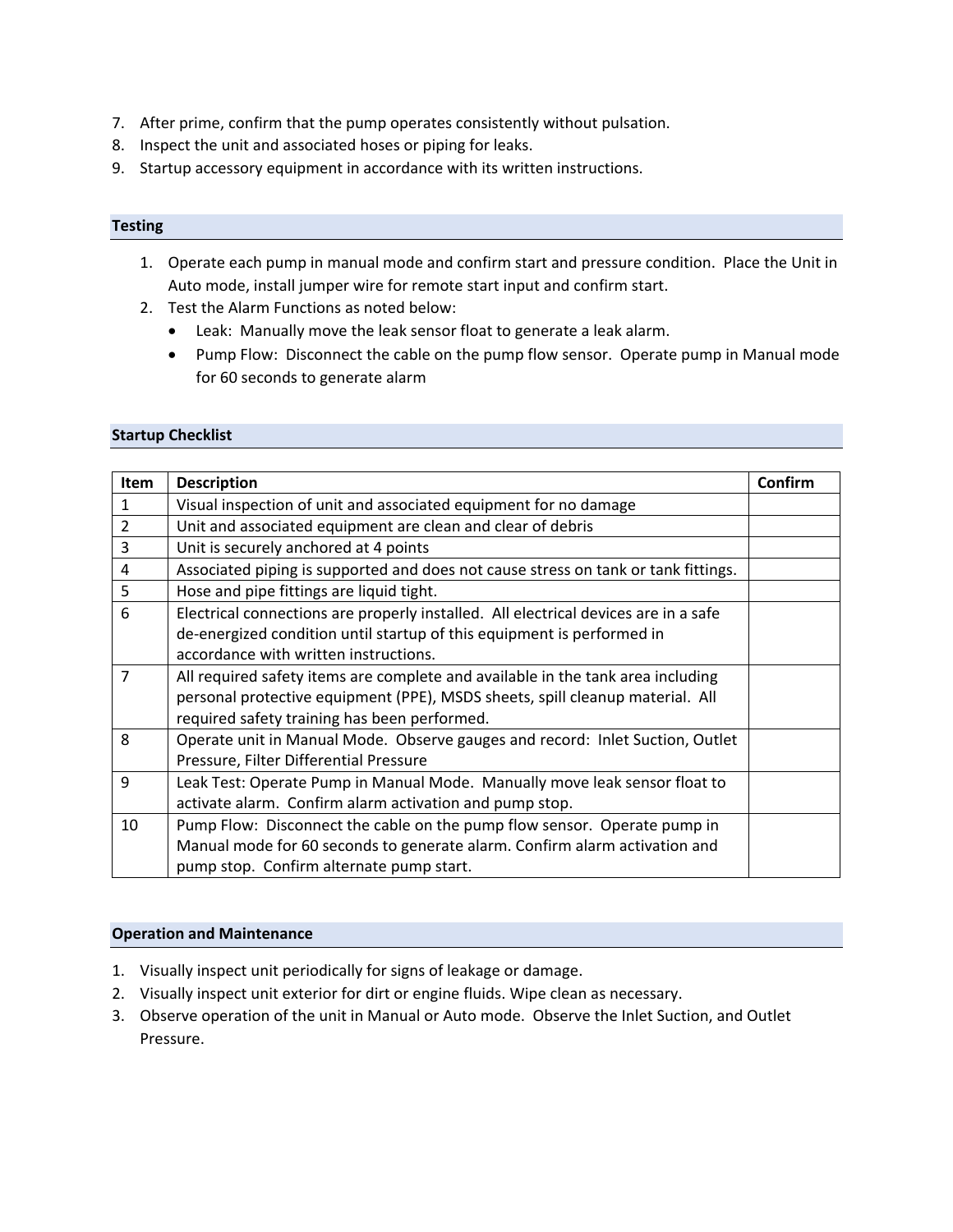## **Troubleshooting**

| <b>Observation</b>                  | <b>Troubleshooting</b>                                  |
|-------------------------------------|---------------------------------------------------------|
| Pump does not start                 | Check power to motor starters and controllers,          |
|                                     | Check emergency stop,                                   |
|                                     | Check motor overloads.                                  |
| Pump Overload Trip                  | Check relief valve settings.                            |
|                                     | Check for debris in pump head.                          |
| Excessive Noise or Vibration        | Cavitation due to inlet conditions.                     |
| <b>Excessive Inlet Suction</b>      | Check and clean strainer.                               |
|                                     | Check foot valve at tank.                               |
|                                     | Check suction pipe size and vertical lift.              |
| Insufficient Inlet Suction          | Check for prime in suction piping.                      |
|                                     | Test inlet piping for leaks.                            |
| <b>Excessive Discharge Pressure</b> | Check for closed valve or other blockage.<br>$\bullet$  |
|                                     | Check pipe relief valve settings.                       |
|                                     | Check for thermal expansion relief in discharge piping. |

#### **Spare Parts**

Spare Parts: Available from Earthsafe.

| <b>Technical Support</b> |  |
|--------------------------|--|
| Contact Earthsafe at     |  |
| tech@earthsafe.com       |  |
| $(312)$ 226-7600         |  |
| www.earthsafe.com        |  |
| 1000 W. Crossroads Pkwy. |  |
| Bolingbrook, IL 60490    |  |

#### **Warranty Statement**

Earthsafe Systems, Inc. warrants the M2 Duplex Fuel Pump to be the kind and quality described in specification provided herein and to be free from defects in material or workmanship under normal service for a period of 1 year after shipment. Earthsafe obligations under this warranty shall be limited to repair or replacement, at the option of Earthsafe, of parts deemed to be defective upon inspection by Earthsafe. User is responsible for transportation of parts or assemblies to Earthsafe or its authorized repair location where the repairs are to be performed.

The provisions of the warranty shall not apply to any equipment, part, or accessory which (a) has been improperly specified by buyer, (b) has been improperly stored or handled prior to placing in service, (c) has been damaged or loosened during shipment, (d) has been improperly mounted or connected, (e) has not been operated within the equipment specifications, or (f) has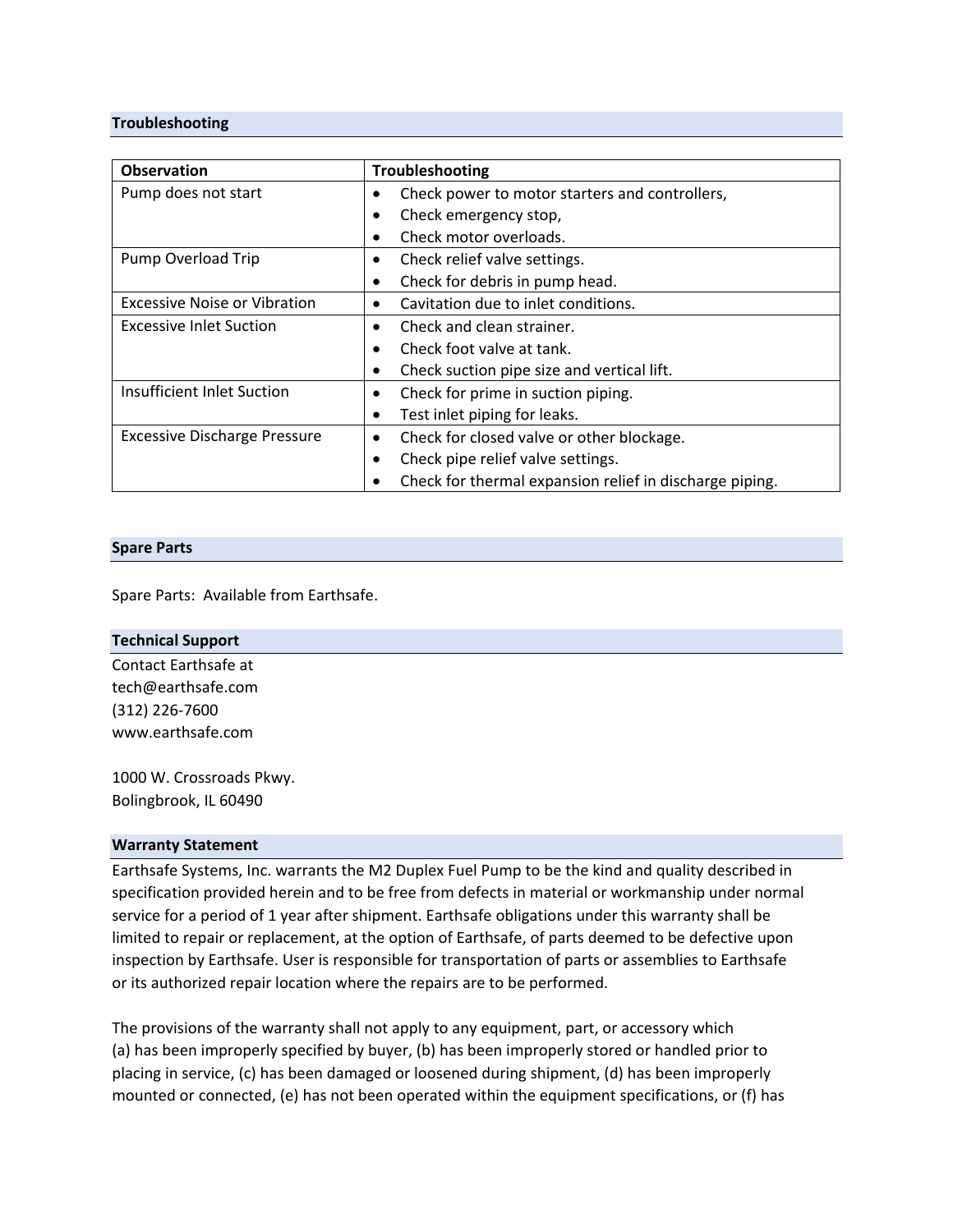been improperly maintained.

Earthsafe reserves the right to reject warranty claims of any kind for equipment for which it has not received full payment.

This warranty is in lieu of all other warranties, express or implied, and all other obligations or liabilities on the part of Earthsafe. Earthsafe assumes no responsibility or liability for any special, incidental, or consequential damage.